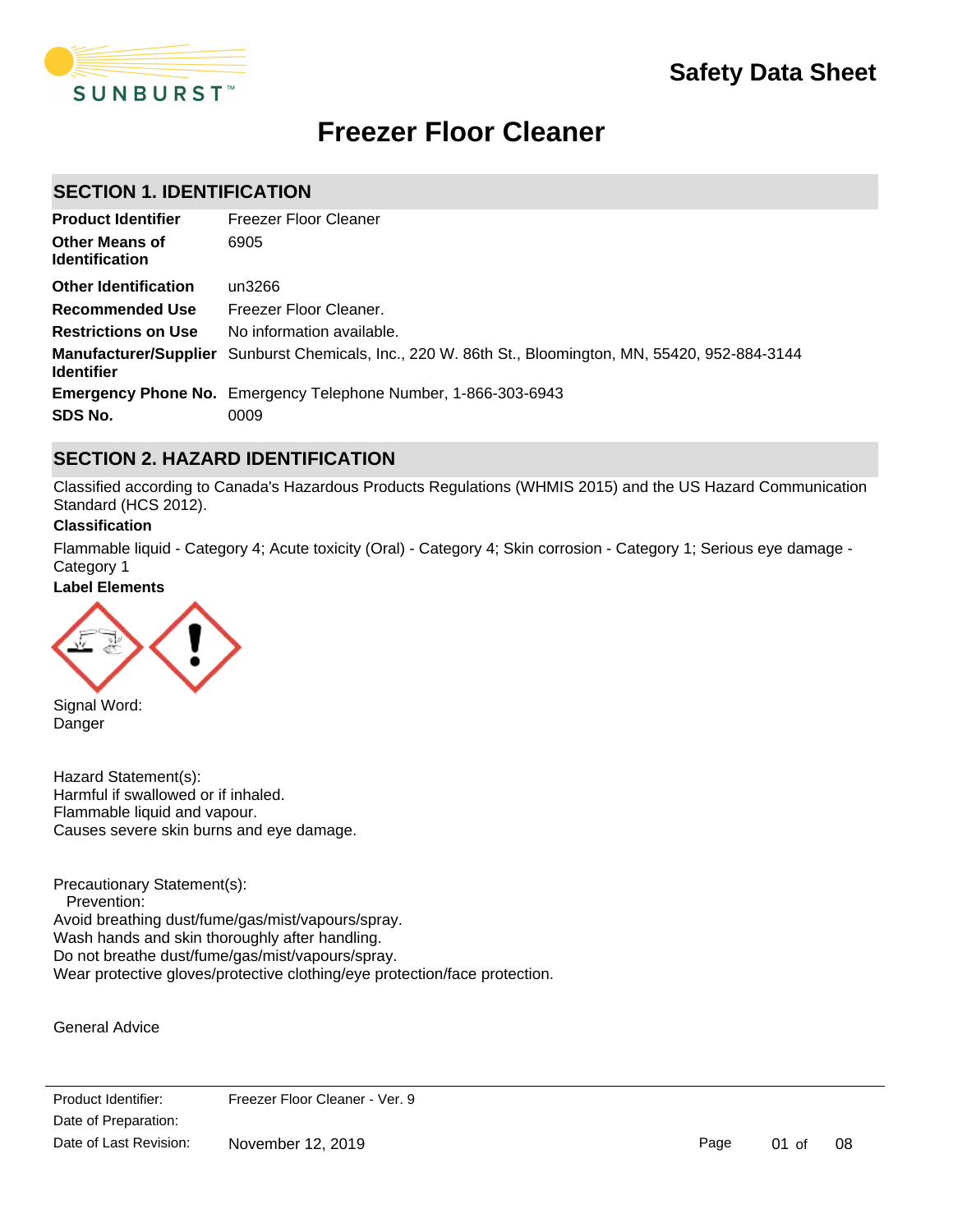IF exposed or concerned: Get medical attention/advice

Eyes

IF IN EYES: Rinse cautiously with water for several minutes. Remove contact lenses, if present and easy to do. Continue rinsing.

If eye irritation persists: Get medical advice or attention.

**Skin** 

IF ON SKIN: Wash with plenty of water. Take off contaminated clothing and wash it before reuse. If skin irritation occurs: Get medical advice or attention.

Inhalation IF INHALED: Remove person to fresh air and keep comfortable for breathing. Call a POISON CENTRE or doctor if you feel unwell.

Ingestion IF SWALLOWED: Immediately call a POISON CENTRE or doctor. IF SWALLOWED: Rinse mouth. Do NOT induce vomiting.

Storage:

Store locked up.

Store in a well-ventilated place. Keep container tightly closed.

Disposal:

Dispose of contents and container in accordance with local, regional, national and international regulations.

#### **Other Hazards**

Not applicable.

# **SECTION 3. COMPOSITION/INFORMATION ON INGREDIENTS**

| <b>Chemical Name</b>                              | <b>CAS No.</b> | %         | <b>Other Identifiers Other Names</b> |  |
|---------------------------------------------------|----------------|-----------|--------------------------------------|--|
| lwater                                            | 7732-18-5      | 40-60     |                                      |  |
| Ethylene glycol                                   | 107-21-1       | $20 - 40$ |                                      |  |
| Isopropyl alcohol                                 | 67-63-0        | $3 - 7$   |                                      |  |
| Benzenesulfonic acid, C10-16-alkyl<br>derivatives | 68584-22-5     | $1 - 5$   |                                      |  |
| 2-Butoxyethanol                                   | 111-76-2       | $1 - 3$   |                                      |  |
| Sodium hydroxide                                  | 1310-73-2      | $1 - 3$   |                                      |  |

# **SECTION 4. FIRST-AID MEASURES**

# **First-aid Measures**

# **Inhalation**

Remove source of exposure or move to fresh air. Get medical advice or attention if you feel unwell or are concerned.

# **Skin Contact**

Wash gently and thoroughly with lukewarm, gently flowing water and mild soap for 5 minutes. Thoroughly clean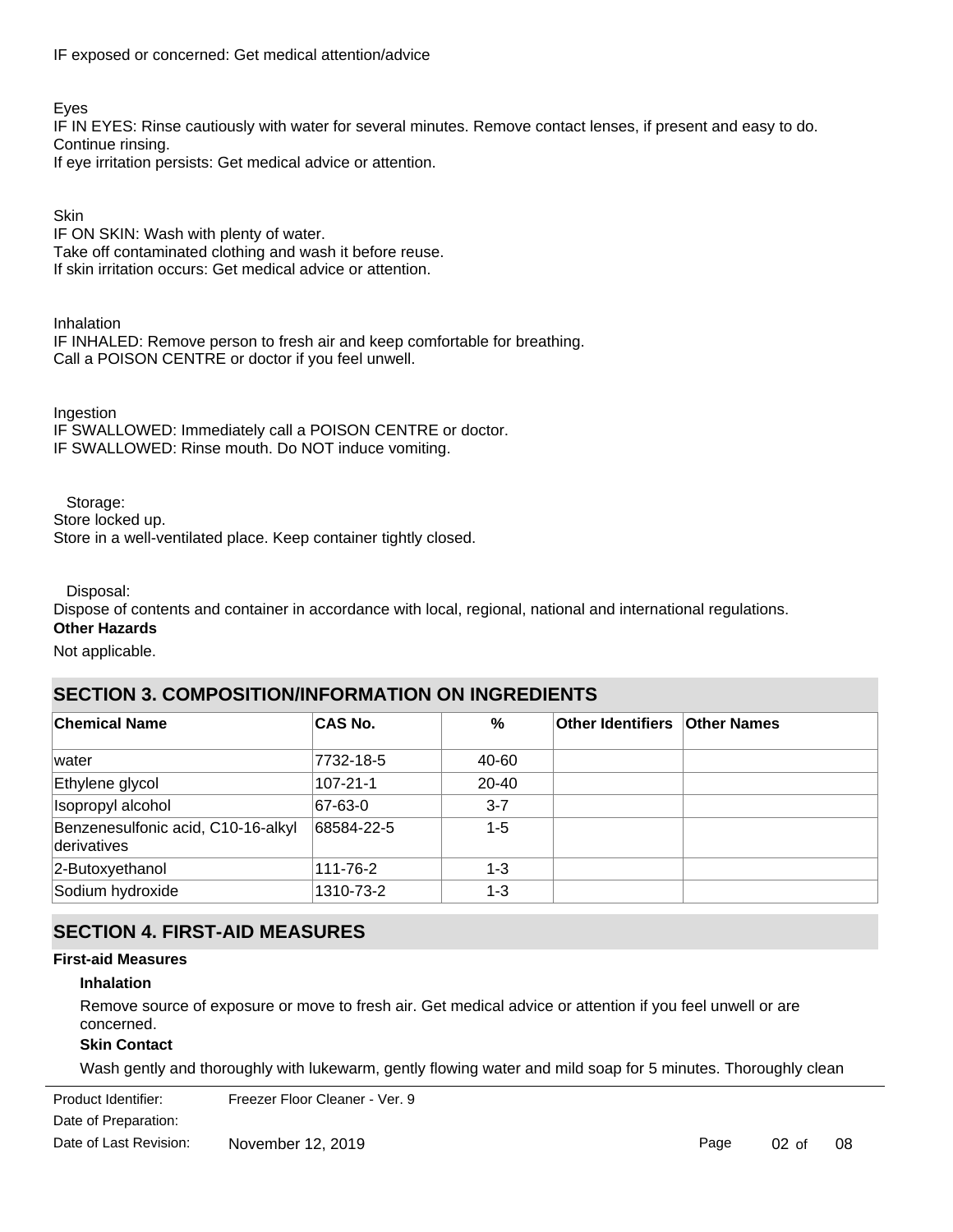clothing, shoes and leather goods before reuse or dispose of safely. Seek immediate medical attention/advice. **Eye Contact**

Immediately rinse the contaminated eye(s) with lukewarm, gently flowing water for 15-20 minutes, while holding the eyelid(s) open. Seek immediate medical attention/advice.

# **Ingestion**

Do NOT induce vomiting. Drink plenty of water. Never give anything by mouth to an unconscious person. If symptoms persist, call a physician.

# **First-aid Comments**

Get medical advice or attention if you feel unwell or are concerned.

# **Most Important Symptoms and Effects, Acute and Delayed**

None known.

# **Immediate Medical Attention and Special Treatment**

# **Special Instructions**

Treat symptomatically.

# **SECTION 5. FIRE-FIGHTING MEASURES**

# **Extinguishing Media**

**Suitable Extinguishing Media**

Water. Carbon dioxide (CO 2 ). Dry chemical.

**Unsuitable Extinguishing Media**

None known.

# **Specific Hazards Arising from the Product**

Not sensitive to static discharge. Not sensitive to mechanical Impact Can ignite if strongly heated.

# **Special Protective Equipment and Precautions for Fire-fighters**

As in any fire, wear self-contained breathing apparatus pressure-demand, MSHA/NIOSH (approved or equivalent) and full protective gear.

As in any fire, wear self-contained breathing apparatus pressure-demand, MSHA/NIOSH (approved or equivalent) and full protective gear.

# **SECTION 6. ACCIDENTAL RELEASE MEASURES**

# **Personal Precautions, Protective Equipment, and Emergency Procedures**

Avoid contact with skin, eyes and clothing. Do not breathe vapours or spray mist. Ensure adequate ventilation. Use personal protective equipment.

# **Environmental Precautions**

Avoid release to the environment. Collect spillage. See Section 12 for additional Ecological Information. Dispose of contents/container to an approved waste disposal plant.

# **Methods and Materials for Containment and Cleaning Up**

Contain and soak up spill with absorbent that does not react with spilled product. Collect and reuse if possible. Following product recovery, flush area with water.

# **SECTION 7. HANDLING AND STORAGE**

# **Precautions for Safe Handling**

Handle in accordance with good industrial hygiene and safety practice. Ensure adequate ventilation. Avoid contact with skin, eyes and clothing. Do not breathe vapours or spray mist. Do not eat, drink or smoke when using this product, or its use solutions.

# **Conditions for Safe Storage**

| Product Identifier:    | Freezer Floor Cleaner - Ver. 9 |      |
|------------------------|--------------------------------|------|
| Date of Preparation:   |                                |      |
| Date of Last Revision: | November 12, 2019              | Page |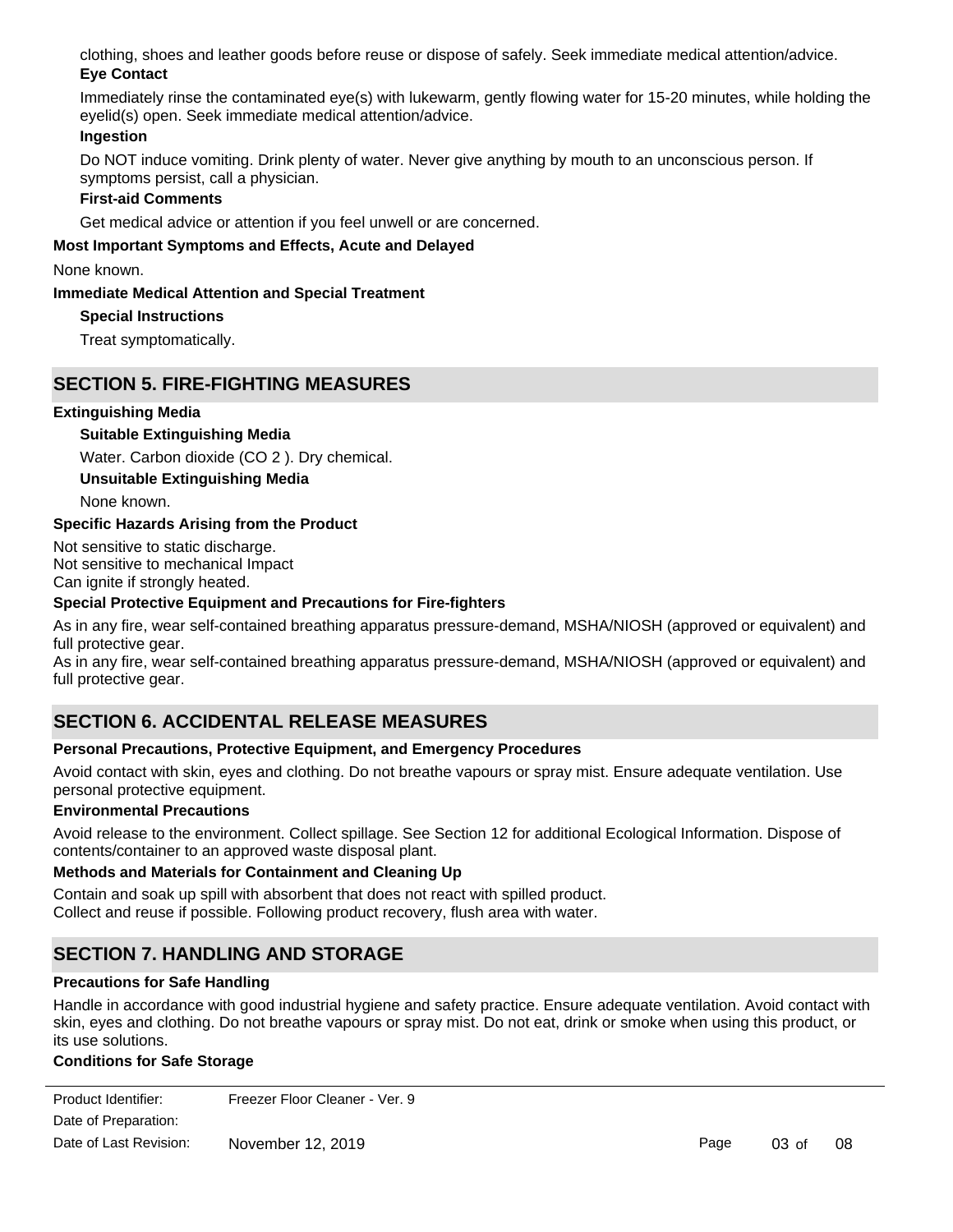Keep container tightly closed. Keep container closed when not in use. Keep out of the reach of children.

# **SECTION 8. EXPOSURE CONTROLS/PERSONAL PROTECTION**

#### **Control Parameters**

|                      |                  | <b>ACGIH TLV®</b> |                  | <b>OSHA PEL</b>  | <b>AIHA WEEL</b> |            |
|----------------------|------------------|-------------------|------------------|------------------|------------------|------------|
| <b>Chemical Name</b> | <b>TWA</b>       | <b>STEL</b>       | <b>TWA</b>       | <b>Ceiling</b>   | 8-hr TWA         | <b>TWA</b> |
| Sodium hydroxide     | $2 \text{ mg/m}$ |                   | $\sqrt{2}$ mg/m3 | $2 \text{ mg/m}$ |                  |            |
| 2-Butoxyethanol      | 20 ppm           |                   | $ 50$ ppm        |                  |                  |            |
| Isopropyl alcohol    | 200 ppm          |                   | $ 400$ ppm       |                  |                  |            |

#### **Appropriate Engineering Controls**

Provide eyewash in work area, if contact or splash hazard exists.

#### **Individual Protection Measures**

#### **Eye/Face Protection**

Wear chemical safety goggles and face shield when contact is possible.

#### **Skin Protection**

Rubber or vinyl gloves recommended when handling solid chemicals or their use solutions.

#### **Respiratory Protection**

If exposure limits are exceeded or irritation is experienced, NIOSH/MSHA approved respiratory protection should be worn.

# **SECTION 9. PHYSICAL AND CHEMICAL PROPERTIES**

#### **Basic Physical and Chemical Properties**

| Appearance                                                   | Colourless.                                          |
|--------------------------------------------------------------|------------------------------------------------------|
| Odour                                                        | Alcoholic                                            |
| <b>Odour Threshold</b>                                       | Not available                                        |
| рH                                                           | $12.0 - 12.5$                                        |
| <b>Melting Point/Freezing Point</b>                          | Not available (melting); Not applicable (freezing)   |
| <b>Initial Boiling Point/Range</b>                           | 93 °C (199 °F)                                       |
| <b>Flash Point</b>                                           | > 60 °C (140 °F)                                     |
| <b>Evaporation Rate</b>                                      | Not applicable                                       |
| <b>Flammability (solid, gas)</b>                             | Not available                                        |
| <b>Upper/Lower Flammability or</b><br><b>Explosive Limit</b> | Not applicable (upper); Not applicable (lower)       |
| <b>Vapour Pressure</b>                                       | Not applicable                                       |
| Vapour Density (air = 1)                                     | Not applicable                                       |
| <b>Relative Density (water = 1)</b>                          | Not available                                        |
| <b>Solubility</b>                                            | Soluble in water; Not available (in other liquids)   |
| <b>Partition Coefficient,</b><br>n-Octanol/Water (Log Kow)   | Not applicable                                       |
| <b>Auto-ignition Temperature</b>                             | Not applicable                                       |
| <b>Decomposition Temperature</b>                             | Not available                                        |
| <b>Viscosity</b>                                             | Not applicable (kinematic); Not applicable (dynamic) |
| <b>Other Information</b>                                     |                                                      |
| <b>Physical State</b>                                        | Liquid                                               |
| <b>Use Dilution</b>                                          | Not available                                        |
| <b>VOC Content</b>                                           | VOC Content $(\%) =$<br>10-30%                       |

Date of Preparation: Product Identifier: Freezer Floor Cleaner - Ver. 9 Date of Last Revision: November 12, 2019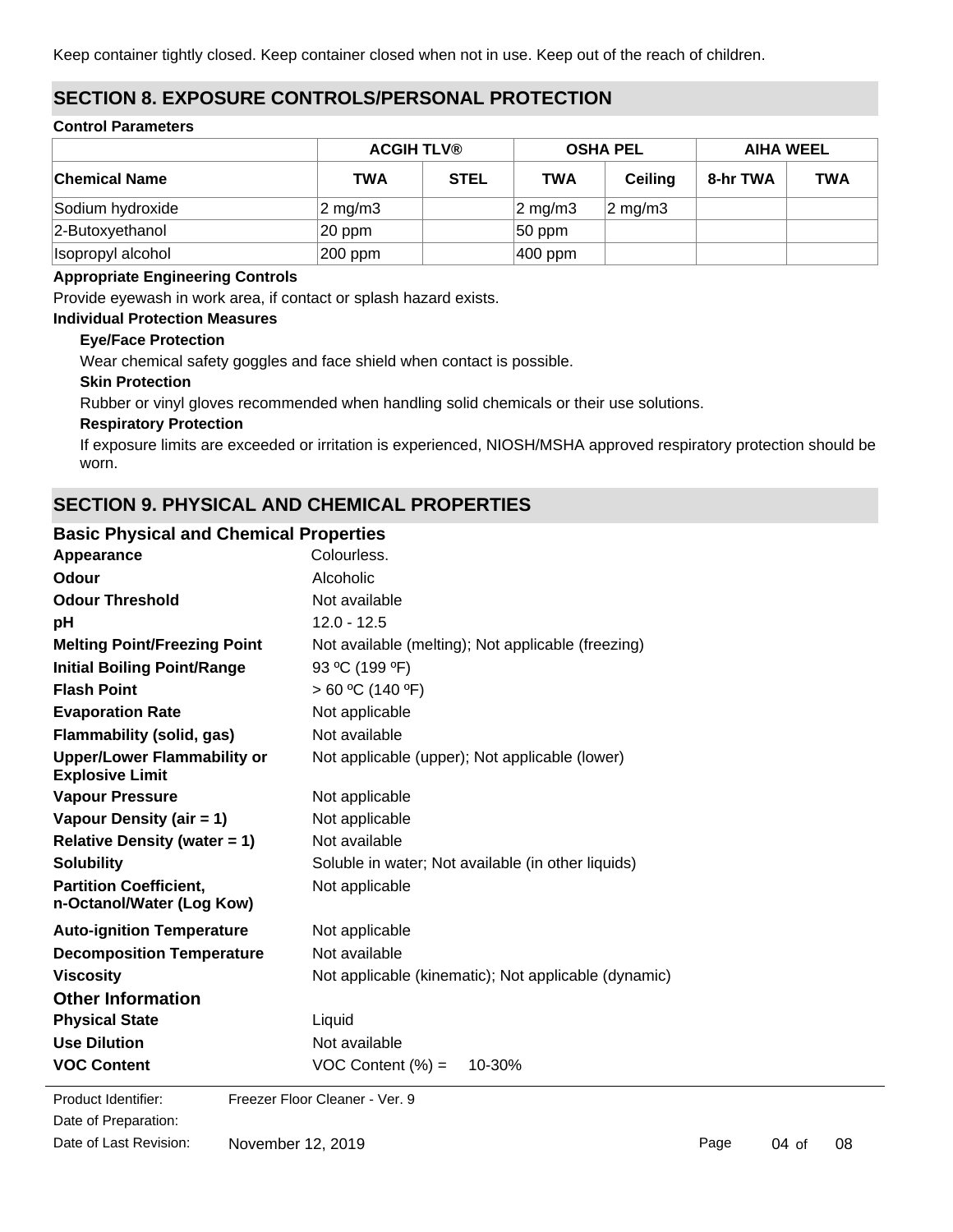# **SECTION 10. STABILITY AND REACTIVITY**

**Reactivity**

None known.

#### **Chemical Stability**

Normally stable.

#### **Possibility of Hazardous Reactions**

None expected under normal conditions of storage and use.

#### **Conditions to Avoid**

Avoid heat, sparks, open flames and other ignition sources. Avoid temperatures exceeding the flash point. Do not mix with other chemicals. Contact with incompatible materials. Fire or intense heat may cause violent rupture of packages. **Incompatible Materials**

Strong oxidizing agents (e.g. perchloric acid), strong acids (e.g. hydrochloric acid).

# **SECTION 11. TOXICOLOGICAL INFORMATION**

# **Likely Routes of Exposure**

Eye contact; skin contact.

#### **Acute Toxicity**

| <b>Chemical Name</b>                              | <b>LC50</b>                          | LD50 (oral)            | LD50 (dermal)        |
|---------------------------------------------------|--------------------------------------|------------------------|----------------------|
| Sodium hydroxide                                  | Not available                        | Not available          | 1350 mg/kg (rat)     |
| 2-Butoxyethanol                                   | 2.21 mg/L (rat) (4-hour<br>exposure) | 470 mg/kg (rat)        | 400 mg/kg (rabbit)   |
| Isopropyl alcohol                                 | 19000 ppm (rat)                      | 4396 mg/kg (rat)       | 12870 mg/kg (rat)    |
| Ethylene glycol                                   |                                      | 4000-10200 mg/kg (rat) | 10600 mg/kg (rat)    |
| Benzenesulfonic acid,<br>C10-16-alkyl derivatives | Not available                        | 1470 mg/kg (rat)       | $>$ 2000 mg/kg (rat) |

LC50: No information was located.

LD50 (oral): No information was located.

LD50 (dermal): No information was located.

#### **Skin Corrosion/Irritation**

Causes severe skin burns.

# **Serious Eye Damage/Irritation**

Causes serious eye damage.

# **STOT (Specific Target Organ Toxicity) - Single Exposure**

#### **Inhalation**

May cause irritation of respiratory tract.

# **Ingestion**

Harmful if swallowed. Ingestion may cause gastrointestinal irritation, nausea, vomiting and diarrhea.

# **Aspiration Hazard**

No information was located.

# **STOT (Specific Target Organ Toxicity) - Repeated Exposure**

No information available.

# **Respiratory and/or Skin Sensitization**

No information available.

# **Carcinogenicity**

Date of Preparation: Product Identifier: Freezer Floor Cleaner - Ver. 9 Date of Last Revision: November 12, 2019

Page 05 of 08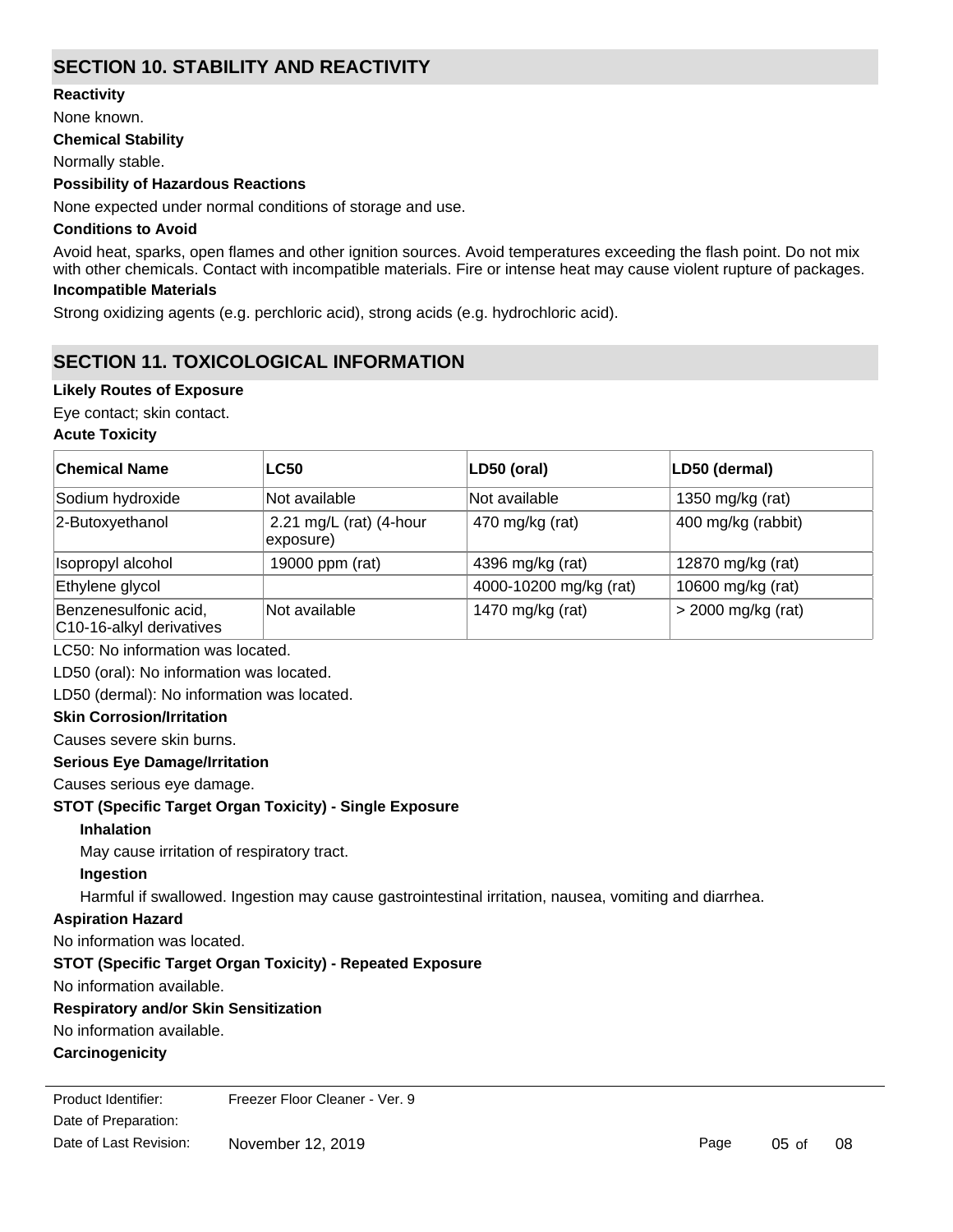| <b>Chemical Name</b> | <b>IARC</b> | <b>ACGIH®</b> | <b>NTP</b> | <b>OSHA</b> |
|----------------------|-------------|---------------|------------|-------------|
| $ 2$ -Butoxyethanol  | Group 3     | lA3           |            |             |
| Isopropyl alcohol    | Group 3     |               |            | Listed      |

Group 3 – Not classifiable as to its carcinogenicity to humans. A3 – Confirmed animal carcinogen.

# **Reproductive Toxicity**

# **Development of Offspring**

No information was located.

# **Sexual Function and Fertility**

No information was located.

#### **Effects on or via Lactation**

No information was located.

# **Germ Cell Mutagenicity**

Not mutagenic.

#### **Interactive Effects**

No information was located.

# **SECTION 12. ECOLOGICAL INFORMATION**

# **Ecotoxicity**

Harmful, with long lasting effects to aquatic life, based on acute toxicity tests.

# **Acute Aquatic Toxicity**

| <b>Chemical Name</b>                              | <b>LC50 Fish</b>                                                               | <b>EC50 Crustacea</b>                                  | <b>ErC50 Aquatic</b><br><b>Plants</b> | ErC50 Algae                                                     |
|---------------------------------------------------|--------------------------------------------------------------------------------|--------------------------------------------------------|---------------------------------------|-----------------------------------------------------------------|
| Sodium hydroxide                                  | 45.4 mg/L (Lepomis Not available<br>macrochirus<br>(bluegill); static)         |                                                        | Not available                         | Not available                                                   |
| 2-Butoxyethanol                                   | 1490 mg/L (Lepomis Not available<br>macrochirus<br>(bluegill); 96-hour)        |                                                        | Not available                         | Not available                                                   |
| Isopropyl alcohol                                 | 9640 mg/L<br>(Pimephales<br>promelas (fathead<br>minnow); 96-hour)             | 13299 mg/L<br>(Daphnia magna<br>(water flea); 48-hour) | Not available                         | > 1000 mg/L<br>(Desmodesmus<br>subspicatus (algae);<br>96-hour) |
| Benzenesulfonic acid,<br>C10-16-alkyl derivatives | $0.97$ mg/L<br>(Oncorhynchus<br>mykiss (rainbow<br>trout); 96-hour;<br>static) | 2.9 mg/L (Daphnia<br>magna (water flea);<br>48-hour)   | Not available                         | 0.97 mg/L (96-hour)                                             |

# **Persistence and Degradability**

No information available.

# **Bioaccumulative Potential**

No information available.

# **Mobility in Soil**

No information was located.

# **Other Adverse Effects**

There is no information available.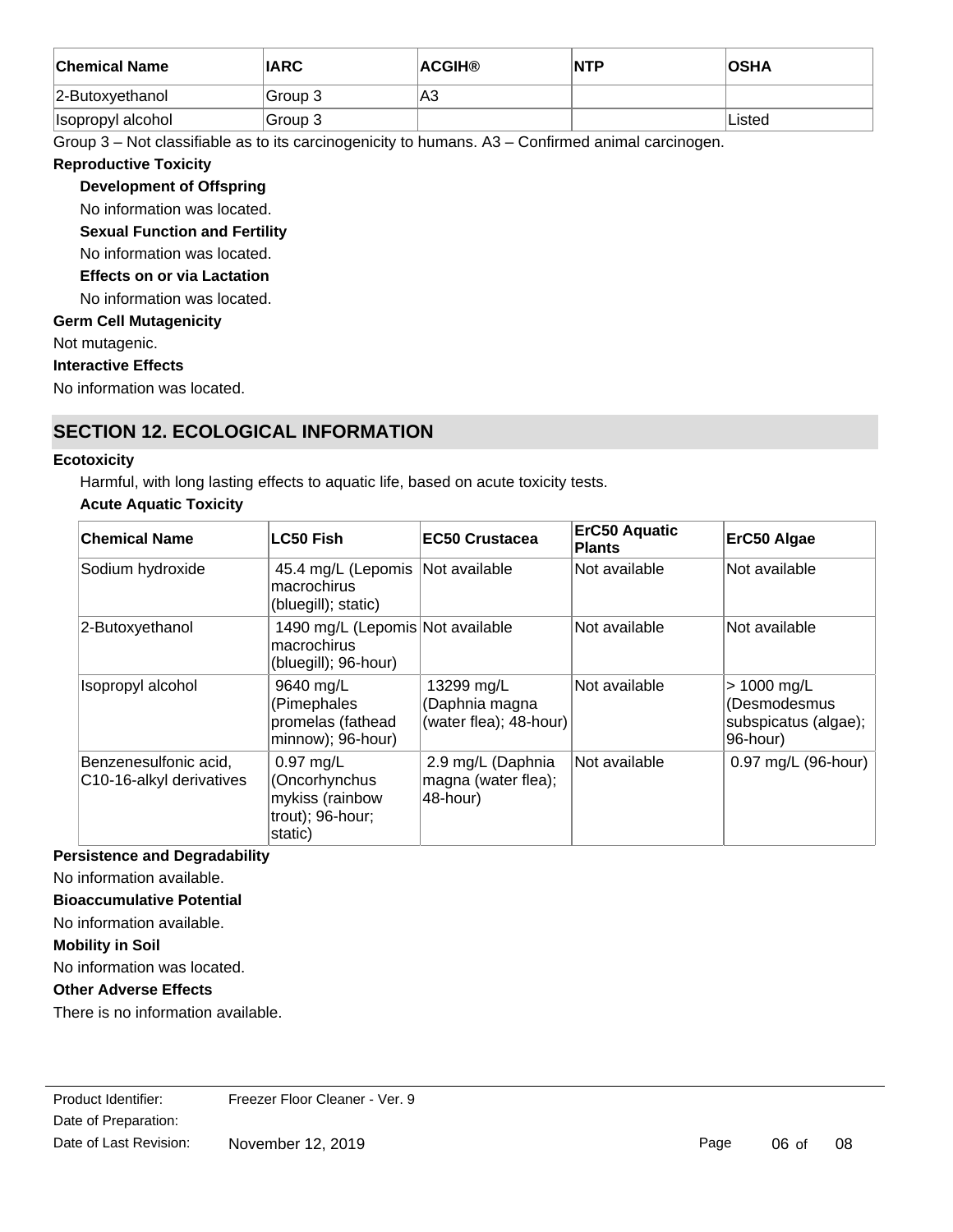# **SECTION 13. DISPOSAL CONSIDERATIONS**

#### **Disposal Methods**

Dispose of contents and container in accordance with local, regional, national and international regulations.

# **SECTION 14. TRANSPORT INFORMATION**

| <b>Regulation</b> | UN No.  | <b>Proper Shipping Name</b>                                      | <b>Transport Hazard</b><br>Class(es) | <b>Packing</b><br>Group |
|-------------------|---------|------------------------------------------------------------------|--------------------------------------|-------------------------|
| <b>IUS DOT</b>    | un3266  | Corrosive liquid, basic, inorganic, n.o.s. (Sodium<br>hydroxide) |                                      |                         |
| <b>IMDG/IMO</b>   | lun3266 | Corrosive liquid, basic, inorganic, n.o.s. (Sodium<br>hydroxide) |                                      |                         |

**Environmental** Not applicable

**Hazards**

**Special Precautions** Not applicable

#### **Transport in Bulk According to Annex II of MARPOL 73/78 and the IBC Code**

Not applicable

**Emergency Response** 154 **Guide No.**

# **SECTION 15. REGULATORY INFORMATION**

#### **Safety, Health and Environmental Regulations**

#### **Canada**

# **Domestic Substances List (DSL) / Non-Domestic Substances List (NDSL)**

All ingredients are listed on the DSL/NDSL.

#### **USA**

# **Toxic Substances Control Act (TSCA) Section 8(b)**

All ingredients are listed on the TSCA Inventory.

# **Additional USA Regulatory Lists**

SARA Title III - Section 313:

Section 313 of Title III of the Superfund Amendments and Reauthorization Act of 1986 (SARA). This product does contain chemicals which are subject to the reporting requirements of the Act and Title 40 of the Code of Federal Regulations, Part 372.

| Chemical NameCAS-No | Weight % |          | SARA 313 - Threshold Values % |
|---------------------|----------|----------|-------------------------------|
| 2-Butoxyethanol     | 111-76-2 | $1 - 10$ | 1 O                           |

SARA Title III - Section 311/312:

| Acute Health Hazard               | Yes |    |
|-----------------------------------|-----|----|
| Chronic Health Hazard             | Nο  |    |
| Fire Hazard                       | N٥  |    |
| Sudden Release of Pressure Hazard |     | N٥ |
| Reactive Hazard                   |     | N٥ |

California Proposition 65 This product contains no Proposition 65 chemicals.

U.S. EPA Label Information

Date of Preparation: Product Identifier: Freezer Floor Cleaner - Ver. 9 Date of Last Revision: November 12, 2019